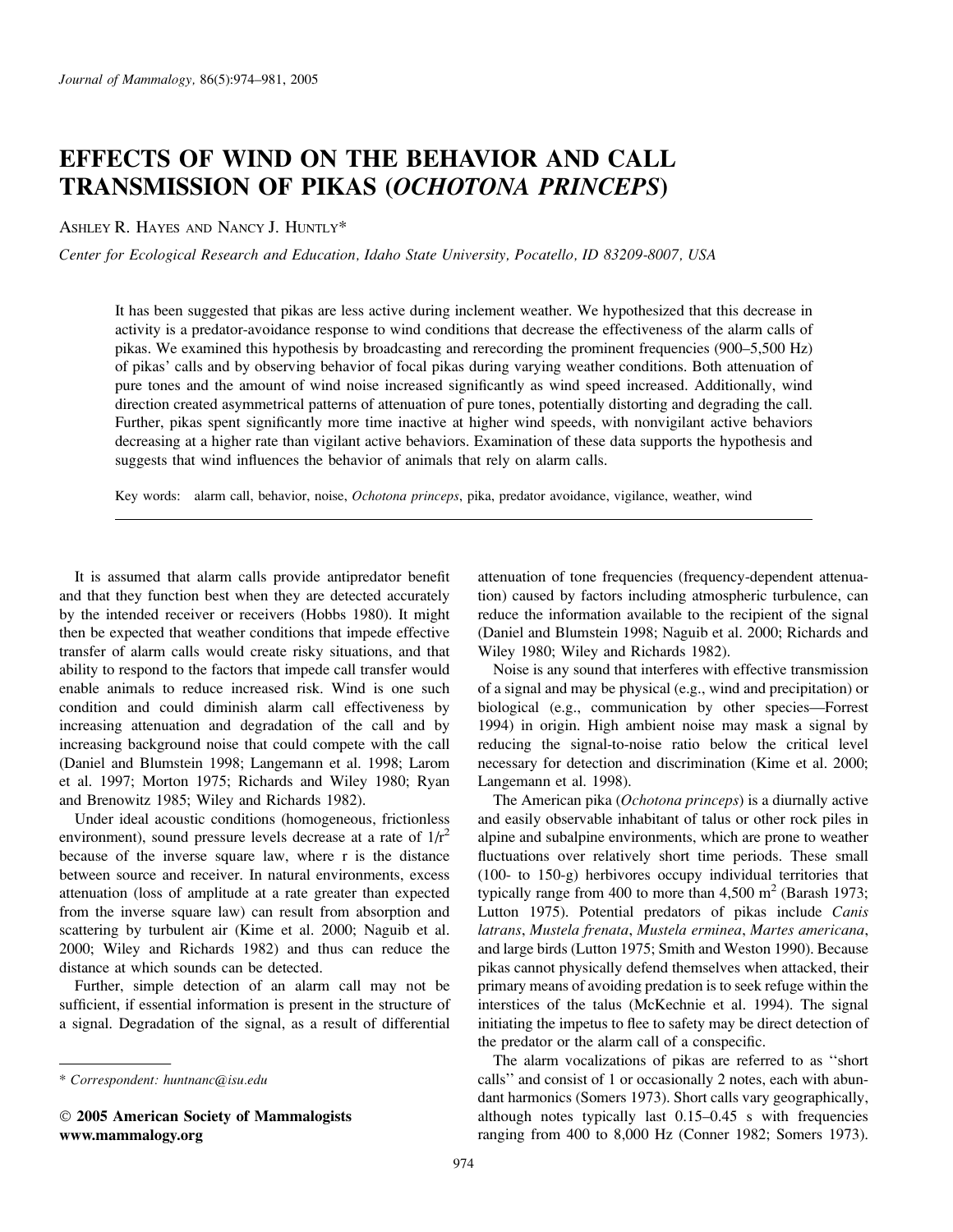

FIG. 1.—Spectrogram of the pika short call obtained from the Macaulay Library of Natural Sounds at Cornell University and used to identify prominent frequencies, indicated by arrows at 900, 1,400, 1,800, 2,200, 2,700, 3,100, 3,500, 3,900, 4,300, 4,700, 5,100, and 5,500 Hz, that were broadcast as pure tones and rerecorded under various weather conditions.

These calls are commonly emitted in a series, often after a predator has left a pika's immediate vicinity (Ivins and Smith 1983). Pikas typically respond to these calls by pausing and looking in the direction of the caller before fleeing into the rocks or resuming previous activity (Conner 1982; Somers 1973).

Several investigators have noted that pikas seem to spend more time inactive within the talus when weather is inclement (Barash 1973; Orr 1977). It is unlikely that such a reduction in activity would be related to conservation of heat. Pikas are cold-adapted and their dense pelage limits dissipation of metabolic heat and may cause hyperthermia and death after short periods of exposure to moderate  $(25.5-29.4^{\circ}C)$  ambient temperatures (Mac-Arthur and Wang 1973, 1974; Smith 1974; Smith and Weston 1990); thus, wind-induced cooling would be expected to be of thermal advantage to pikas. We hypothesized that pikas increase time spent hidden within the talus when environmental conditions decrease the protection provided by the effective transfer of alarm calls and that this behavior reduces exposure to predators.

To evaluate this hypothesis, we observed pikas and evaluated the effect of wind-induced noise and acoustic disturbance to determine if short-term variations in weather affect call transmission and produce predictable patterns of pika behavior. We predicted that, as wind speed increases, attenuation and degradation of calls and competition with background noise all would increase; and the time that pikas spend inactive would increase, with nonvigilant behaviors decreasing at a higher rate than vigilant behaviors.

#### MATERIALS AND METHODS

Study site.—We conducted research in the Sawtooth Mountains of central Idaho during the summer of 2001. The study site was talus with a slope of about  $45^\circ$ , located at about 2,300 m elevation and about 30 km west of Stanley, Idaho, and to the south of Cape Horn Creek, near Forest Road 579 in the Challis National Forest. The subalpine area

consisted primarily of talus slide interspersed with large areas of vegetation and fallen trees. The habitat was bordered by coniferous forest to the east and west, a small riparian area along the base of the slide, and granite cliffs at the top of the slope.

Animal handling.—We captured pikas by using apple-baited live traps (Tomahawk Live Trap Company, Tomahawk, Wisconsin) that were checked hourly. We placed captured pikas in a clear, plastic enclosure and delivered a cotton ball containing a dose of anesthetic isoflurane gas (Halocarbon Laboratories, River Edge, New Jersey) before ear tagging. We inserted unique color combinations of rabbit ear tags (National Band and Tag Company, Newport, Kentucky) in holes created with a punch (National Band and Tag Company). All trapping and ear-tagging procedures followed guidelines established by the American Society of Mammalogists (Animal Care and Use Committee 1998) and were approved by the Animal Welfare Committeee of Idaho State University.

Weather data.-We recorded the maximum wind speed and maximum temperature during each sound recording or observation period by using a Skywatch Elite omnidirectional anemometer (Speedtech Instruments, Great Falls, Virginia). Conditions below the threshold necessary for the anemometer to register a wind speed value were recorded as ''no wind.'' We recorded intensity of visible light by using an LI-170 photometer (Li-Cor, Lincoln, Nebraska), and we estimated wind direction from the movement of vinyl flags. We positioned each weather instrument and flag about 20 cm from the rock surface to sample the same microenvironment in which alarm calls were transmitted and received.

Sound recordings.—We assumed that factors that influence individual sound frequencies would likely affect complete pika calls. Thus, we determined the influence of weather variables on the transmission of sound through a pika's environment by using a range of pure tones, selected from frequencies of short calls of a pika, which we broadcast and rerecorded during different weather conditions. We acquired a recording of 2 pika short calls from the Macaulay Library of Natural Sounds at Cornell University and analyzed them by using JBL Smaart Pro (SIA Software Company, Whitinsville, Massachusetts) to determine prominent frequencies of the calls (Fig. 1). We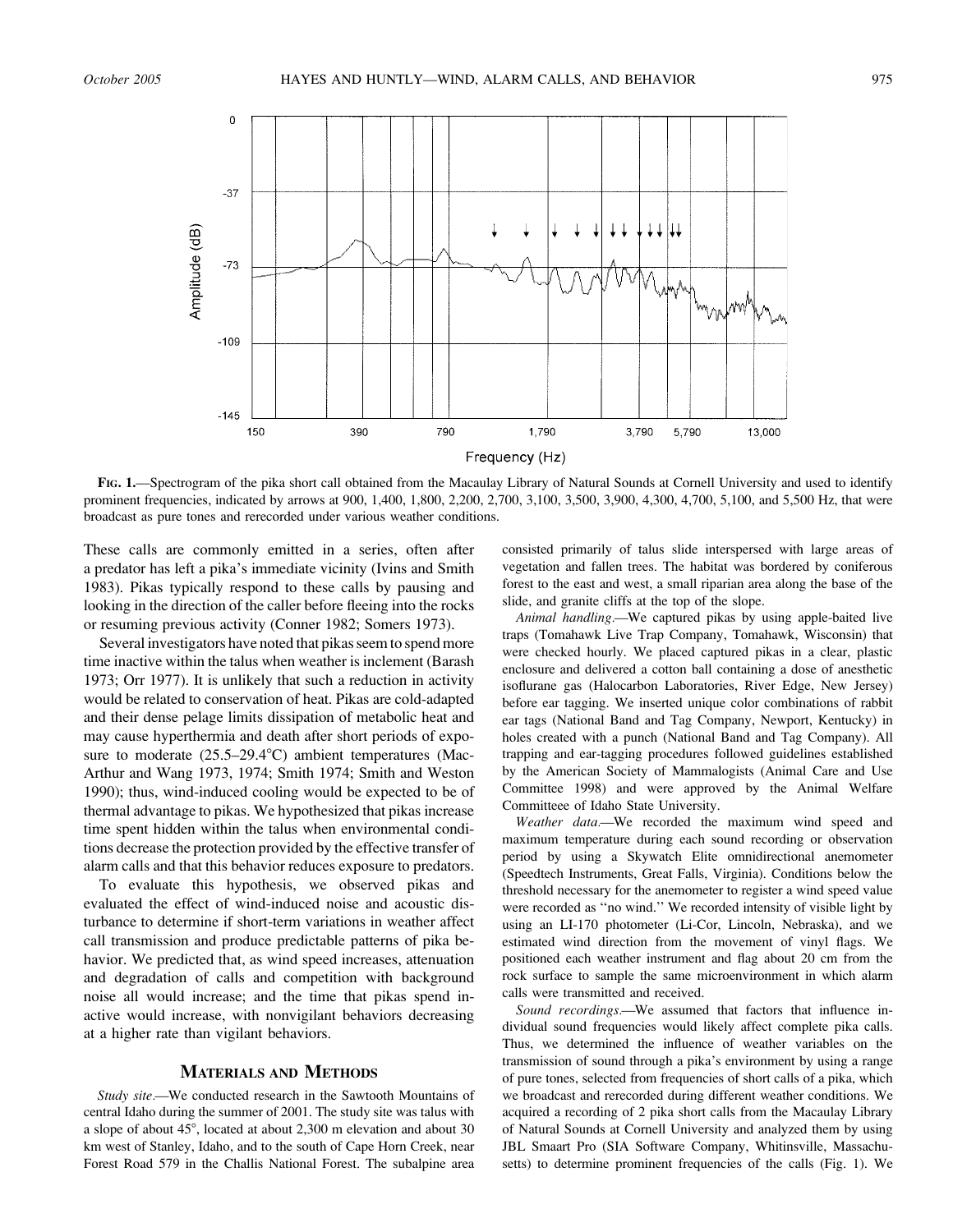selected 12 frequencies (900; 1,400; 1,800; 2,200; 2,700; 3,100; 3,500; 3,900; 4,300; 4,700; 5,100; and 5,500 Hz); there were also amplitude peaks at 375 and 775 Hz, but we believe these were noise that is not associated with the pika call. We recorded pure tones of these frequencies on a compact disc by using Sound Forge 5.0 (Sonic Foundry, Madison, Wisconsin). Each pure tone was recorded for a 5-s interval with 2 s of silence between adjacent pure tones.

We broadcast and rerecorded these tones at 3 locations near the territories of focal pikas. At each location, we broadcast the pure tones by using a Sony ZS-X7 personal audio system (Sony Corporation, Tokyo, Japan) that we rotated to face into (against), with, and perpendicular to the prevailing wind direction. The audio system was situated  $\sim$ 10 cm from the surface of the rock, approximating the height at which pikas commonly emit their calls. The speaker had a relatively flat response within the range of frequencies that we used and we set the amplitude at a constant level to provide the maximum signal output that could be produced without creating distortion.

We rerecorded the transmitted tones at distances of 1, 10, and 25 m onto Sony PDP-95C digital audiotapes (Sony Corporation) with a cardioid Audio-Technica MB2000L dynamic microphone (Audio-Technica, Stow, Ohio) connected to a Sony PCM-M1 digital audio recorder (Sony Corporation). The calls of pikas are commonly heard at distances greater than 25 m, but this maximum distance insured adequate signal-to-noise ratios for analysis. It was assumed that the polar pattern of a cardioid microphone best simulates the directional hearing that is likely found in pikas, based on the common tendency of pikas to shift the focus of their cup-shaped ears. We kept the recording level constant for all treatments and directed the microphone toward the speaker at a height of  $\sim$ 10 cm above the surface, corresponding roughly to the height of a pika's ears.

Sound analysis.—We imported the recorded data into Sound Forge 5.0 as wave files and normalized each file to obtain maximum unclipped sound levels for analysis. We measured relative sound pressure levels of each recorded pure tone by using the spectrum analysis function. We calculated excess attenuation by subtracting the measured sound pressure levels at 10- and 25-m distances from those recorded at a 1-m distance for each pure tone frequency and then determined the difference between these values and those calculated by using the inverse square law. Because frequencies at which pikas transmit information are unknown, we examined both the average of the excess attenuation values calculated for all pure tone frequencies combined (average excess attenuation) and the separate excess attenuation values for each individual pure tone frequency (discrete frequency-dependent excess attenuation). We examined degradation by determining if excess attenuation differed among pure tone frequencies, which would indicate differential change in effectiveness of transmission across the frequencies comprising an alarm call. We measured the wind noise found within the 2-s intervals between pure tones by using the spectrum analysis function to calculate relative sound pressure levels of frequencies ranging from 50 to 5,500 Hz and at 5 levels of wind speed: no wind,  $>0-2$  m/s (average 1.3 m/s),  $>2-3$ m/s (average 2.5 m/s),  $>3-4$  m/s (average 3.1 m/s), and  $\geq 5$  m/s (average 5.4 m/s).

Behavioral observations.—We estimated frequency and duration of behaviors of 6 focal animals (Altmann 1974), including 3 male and 3 female pikas with adjacent, clumped, and dispersed territories. We determined territories by observing the range that each pika traveled from its haypile, and we established permanent observation points at locations that provided a view of the majority of each pika's territory. Upon arriving at a pika's territory, the observer was inactive for 10 min to allow pikas to acclimate to the observer's presence and to provide the observer time to locate the focal individual. If pikas

TABLE 1.—Multiple linear regression of average excess attenuation (dB) with wind speed, distance, and wind directions measured in pika habitat in Idaho (model  $r^2 = 0.253$ ,  $F = 3.388$ ,  $df = 5$ , 50,  $P = 0.010$ .

| Variable              | Coefficient | SE    | F     | P     |
|-----------------------|-------------|-------|-------|-------|
| Constant              | 3.996       | 3.478 | 1.320 | 0.256 |
| Wind speed            | 1.548       | 0.876 | 2.650 | 0.084 |
| <b>Distance</b>       | 0.245       | 0.150 | 3.119 | 0.110 |
| Wind direction        |             |       | 2.546 | 0.066 |
| With wind             | $-3.638$    | 3.421 | 1.130 | 0.293 |
| Into wind             | 5.051       | 3.639 | 1.927 | 0.171 |
| Perpendicular to wind | 2.062       | 3.582 | 0.332 | 0.567 |

are allowed a brief acclimation period, they do not respond to the presence of human observers (Holmes 1991; Huntly et al. 1986; Ivins and Smith 1983; Roach et al. 2001).

We observed each focal pika for 6 consecutive 5-min periods and recorded each behavior and the length of time that it persisted. Behaviors were classified as grazing (eats plant material as it is gathered), grooming (cleans itself), haying (gathers plant, fecal, or animal material and immediately returns to the haypile with the material), inactive (disappears from the sight of the viewer), perching (perches upon a rock, or other viewing point, as a separate activity), running (moves from place to place within the habitat), scanning (stops another activity, momentarily, to look around), and short call (emits a single, or a series of single, call notes). Weather variables were measured throughout each observation and recorded at the end of each 5-min period. We made observations between 25 July and 14 September 2001, between 0700 and 2100 h.

Statistical analyses.—We used multiple linear regression to detect correlations of average excess attenuation with wind speed, distance from the speaker, and direction of wind relative to the broadcast (coded by using indicator variables with ''no wind'' as the reference class and entered as a block).

Each sound recording included all pure tone frequencies and was associated with a single measure of weather variables. Therefore, we tested the effect of wind speed, distance, wind direction, and pure tone frequency on excess attenuation and degradation with repeatedmeasures analysis of variance, which effectively treated each full set of frequencies as a block. We entered distance and wind speed as continuous variables and wind direction and pure tone frequency as categorical variables.

We tested the effect of wind speed and pure tone frequency on wind noise by using multiple linear regression, by using a natural logarithm transformation of frequency (ln frequency) to linearize the pure tone frequency data. Wind speed was coded as indicator variables that grouped recordings taken at similar wind speeds into 5 categories: no wind,  $>0-2$  m/s,  $>2-3$  m/s,  $>3-4$  m/s, and  $\geq 5$  m/s ("no wind" was used as the reference class).

We used multiple linear regression to detect correlations between time spent inactive and weather variables and logistic regression to detect correlations between weather variables and the activities of pikas. To determine if wind could predict time that pikas spent inactive, after other potential influences on behavior were accounted for, we added temperature, light, time (hour of day), and time<sup>2</sup> (to examine crepuscular behavior, which is a nonlinear [hyperbolic] function of time) to the model. We coded each focal pika and focal pika  $\times$  weather variable interaction as an indicator variable and entered each as a block to account for the lack of independence of repeated observations of each pika. We used backward stepwise regression to obtain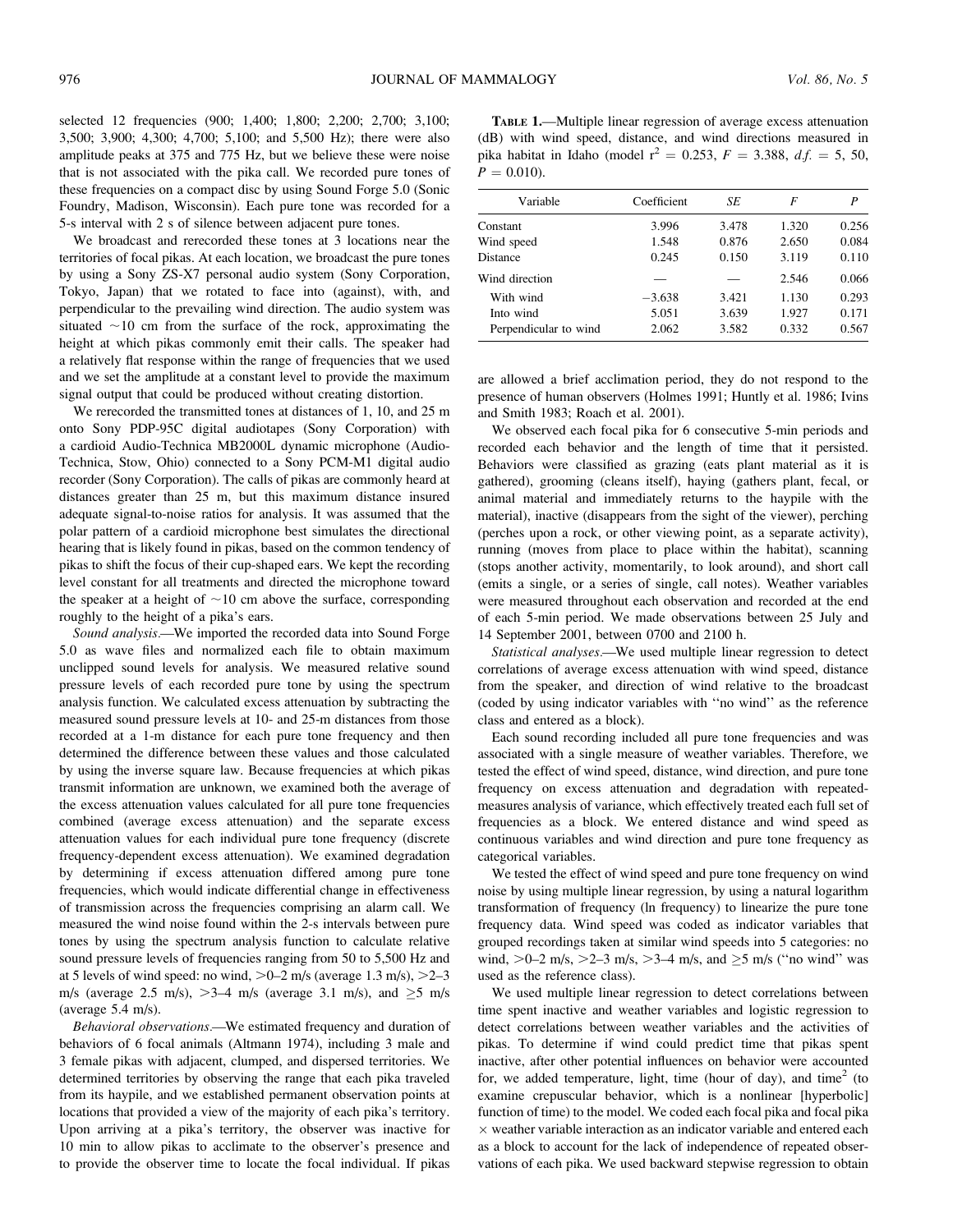

FIG. 2.—Average excess attenuation of the prominent frequencies of a pika call as a function of wind speed and wind direction measured in Idaho. Pure tones were broadcast in conditions of a) no wind, b) in the direction of the wind, c) into the wind, and d) perpendicular to the wind. Average excess attenuation increased with increasing wind speeds ( $P < 0.09$ ) and was also influenced by wind direction ( $P < 0.07$ ).

the best model describing the influence of weather variables on time spent inactive, with  $P > 0.05$  as the criterion for removal. Similarly, we used backward stepwise logistic regression to test whether speed of wind predicted activities of pikas, with behaviors coded as categorical presence or absence variables, and with  $P > 0.05$  as the criterion for removal. All statistical procedures were conducted by using SPSS for Windows version 11 software (SPSS Inc., Chicago, Illinois).

#### **RESULTS**

We made 56 sets of recordings (3 distances  $\times$  12 frequencies) that included 19 with no wind, 13 measured in the direction of the wind, 12 into the wind, and 12 perpendicular to the wind. Wind speed during the recordings

TABLE 2.—Repeated-measures analysis of variance for discrete excess attenuation values (dB) measured in pika habitat in Idaho with wind direction, distance, wind speed, pure tone frequency, and the interaction of wind direction, distance, and wind speed with pure tone frequency.<sup>a</sup>

| Source of variation                    | $df$ . | SS                                | МS                              | F           | P     |  |
|----------------------------------------|--------|-----------------------------------|---------------------------------|-------------|-------|--|
| Between subjects                       |        |                                   |                                 |             |       |  |
| Wind direction                         |        | 3 7,953,088 2,651,029 3,306 0.028 |                                 |             |       |  |
| <b>Distance</b>                        | 1.     |                                   | 2,490.505 2,490.505 3.106 0.084 |             |       |  |
| Wind speed                             |        |                                   | 3,764.827 3,764.827 4.695 0.035 |             |       |  |
| Within subjects                        |        |                                   |                                 |             |       |  |
| Pure tone frequency                    | 11     | 186.147                           | 16.922 0.416 0.949              |             |       |  |
| Pure tone frequency $\times$ direction | 33     | 5.414.784                         | 164.084 4.032 0.000             |             |       |  |
| Pure tone frequency $\times$ distance  | -11    | 352.229                           | 32.021                          | 0.787       | 0.654 |  |
| Pure tone frequency $\times$ speed     | 11     | 721.634                           | 65.603                          | 1.612 0.092 |       |  |

 $A^a$  SS = sum of squares;  $MS$  = mean squares.

ranged from 0 to 5.9 m/s (average 1.3 m/s). We also recorded 417 five-min observations of the 6 adult pikas, with number of observation periods per pika ranging from 65 to 72. Pikas were scored as inactive during 97.8% of observation periods, perching 42.7%, haying 38.1%, running 37.4%, scanning 37.4%, short calling 35.5%, grooming 24.9%, and grazing 19.9%. Wind speeds during observations were 0–6.5 m/s (average 1.2 m/s), temperature was  $5-39^{\circ}$ C (average  $22^{\circ}$ C), and light intensity was  $4-2$ , 400 W/m<sup>2</sup> (average 602.5 W/m<sup>2</sup>).

Sound recordings.—Average excess attenuation and discrete frequency-dependent excess attenuation of call tones were influenced by wind speed and direction. Overall, average excess attenuation increased with increasing wind speeds, and attenuation was least when calls were emitted in the direction of the wind and greatest when calls were directed into the wind (Table 1; Fig. 2). Frequency-dependent attenuation increased significantly with increasing wind speed ( $P < 0.04$ ), and this response varied significantly with wind direction ( $P < 0.03$ ; Table 2). There was little relationship between distance from the speaker and average excess attenuation.

Degradation of the rerecorded pure tones varied significantly with wind direction ( $P < 0.001$ ; Table 2). High pure tone frequencies in particular were more attenuated when tones were broadcast against and perpendicular to the wind than when they were broadcast in conditions of no wind or in the direction of the wind (Fig. 3).

Additionally, wind noise was significantly related to wind speed and frequency (Table 3), increasing with wind speed, but only detectable at frequencies  $\leq 500$  Hz (Fig. 4). The significant interaction between wind speed and ln frequency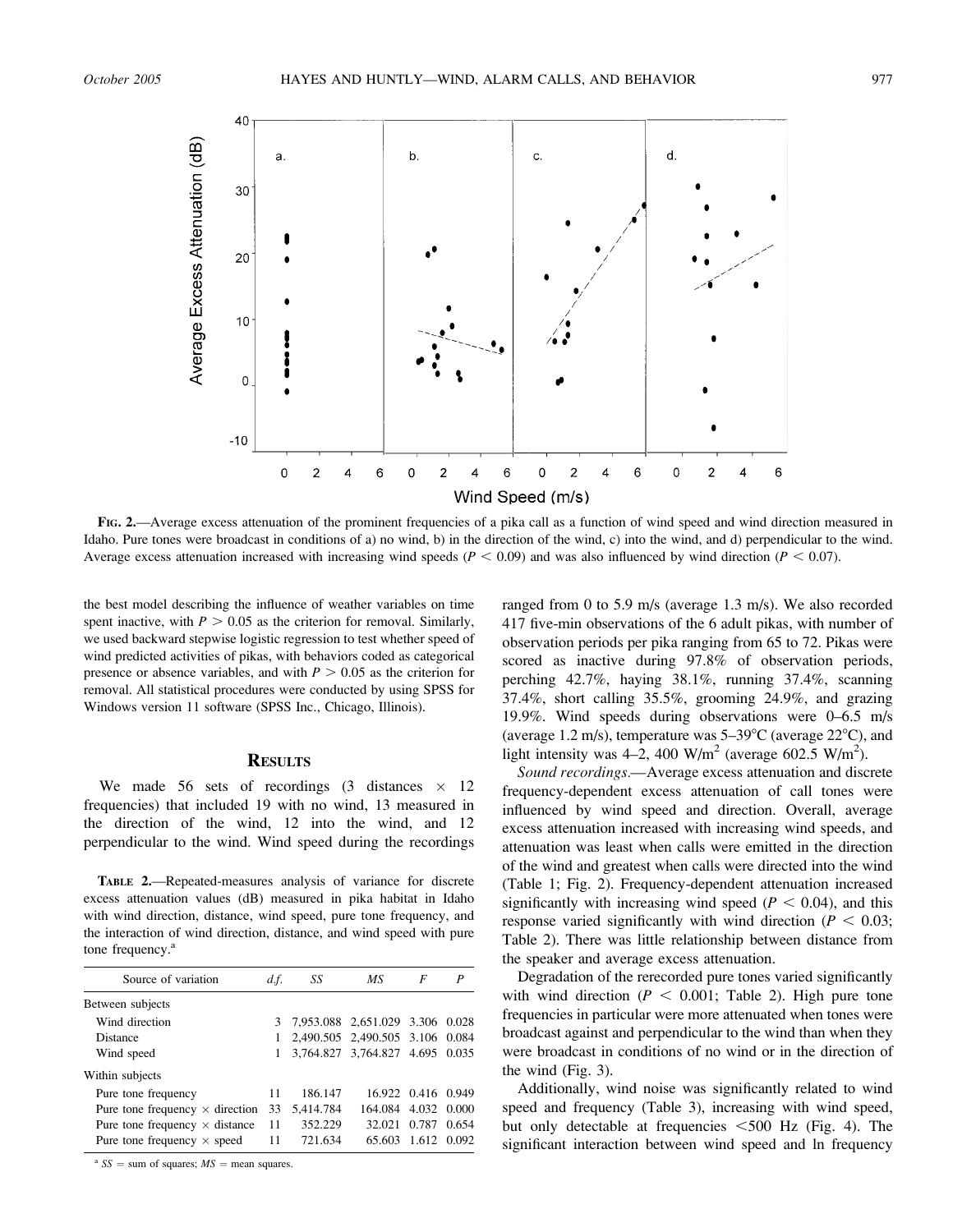

FIG. 3.—Excess attenuation ( $\bar{X} \pm 1$  SE) of the prominent frequencies of a pika call as a function of pure tone frequency and wind direction measured. Pure tones were broadcast in pika habitat in Idaho in conditions of a) no wind, b) in direction of the wind, c) into the wind, and d) perpendicular to the wind. Higher-frequency pure tones were more attenuated when directed into and perpendicular to the wind than when directed in conditions of no wind or in the direction of the wind ( $P < 0.001$ ).

reflected increased noise at higher frequencies and higher wind speeds. Both effects of wind speed and of the interaction of wind speed with frequency were larger at greater wind speeds and were highly significant at wind speeds greater than 2 m/s (Table 3).

Behavioral observations.—The amount of time that pikas were inactive was strongly influenced by weather (Table 4). Time inactive increased particularly strongly with wind speed, 21.78 s for each 1 m/s, and complete inactivity occurred when wind speeds exceeded 4 m/s. Time inactive also increased an average of  $3.59$  s with each  $1^{\circ}$ C increase in temperature and decreased by 0.04 s with each increase of 1  $W/m<sup>2</sup>$  in light intensity. Pikas were less active in the middle of the day, and this pattern was hyperbolic, reflecting crepuscular activity.

Each of the active behaviors of pikas also was influenced by weather. Grazing, grooming, haying, perching, running, scanning, and short calling all decreased significantly with wind speed (Table 5). The probability of grazing decreased by 31.6%, perching by 34.6%, grooming by 37%, calling by 38.3%, running by 46.2%, scanning by 54%, and haying by 56.7% for each 1-m/s increase in wind speed. The only significant changes in behavior associated with increasing temperature were decreases in activity; running decreased 5.2%, scanning 7.3%, haying 7.5%, and perching 18.2% for each  $1^{\circ}$ C increase in temperature. Grooming, haying, scanning, and calling showed crepuscular patterns, with less activity during the middle of the day. Also, individual pikas differed in their levels of response to weather, as indicated by significant effects of pika and pika  $\times$  weather variable blocks.

#### **DISCUSSION**

Results of this study supported our hypothesis that wind interferes with alarm calls of pikas and that pikas are less likely to engage in active behaviors, especially nonvigilant behaviors, during windy conditions. The effects of wind on behavior were significant and were independent of effects of weatherassociated changes in temperature and light.

Both wind speed and wind direction caused attenuation of alarm calls. Excess attenuation increased with wind speed, and wind direction affected the symmetry of signal transmission. Pure tones had the least attenuation when transmitted in the direction of the wind and the most attenuation when directed into the wind (Table 1). This asymmetrical transmission of pure tone frequencies likely decreases the stability of communication and increases predation risk.

Wind direction caused differential attenuation of pure tone frequencies, indicating that windy conditions degrade alarm calls of pikas. As expected (Smith 1979), high-frequency pure tones were significantly more attenuated than lower-frequency

TABLE 3.—Multiple linear regression of wind noise (dB) measured in pika habitat in Idaho with ln frequency, wind speed indicator variables, and interaction of wind speed indicator variables with ln frequency (model  $r^2 = 0.740$ ,  $F = 87.013$ ,  $df = 4$ , 275,  $P \le 0.001$ ).

| Variable                                     | Coefficient | SE    | T        | P     |
|----------------------------------------------|-------------|-------|----------|-------|
| Constant                                     | $-36.368$   | 6.174 | $-5.890$ | 0.000 |
| In Frequency                                 | $-8.099$    | 0.952 | $-8.506$ | 0.000 |
| Wind speed $> 0-2$ m/s                       | 7.719       | 8.732 | 0.884    | 0.377 |
| Wind speed $> 2-3$ m/s                       | 28.928      | 8.732 | 3.313    | 0.001 |
| Wind speed $>$ 3–4 m/s                       | 35.707      | 9.432 | 3.786    | 0.000 |
| Wind speed $> 5$ m/s                         | 57.501      | 8.732 | 6.585    | 0.000 |
| In Frequency $\times$ wind speed $> 0-2$ m/s | 0.005       | 1.347 | 0.004    | 0.997 |
| In Frequency $\times$ wind speed $> 2-3$ m/s | $-2.963$    | 1.347 | $-2.201$ | 0.029 |
| In Frequency $\times$ wind speed $>$ 3–4 m/s | $-3.470$    | 1.454 | $-2.386$ | 0.018 |
| In Frequency $\times$ wind speed $> 5$ m/s   | $-6.028$    | 1.347 | $-4.476$ | 0.000 |
|                                              |             |       |          |       |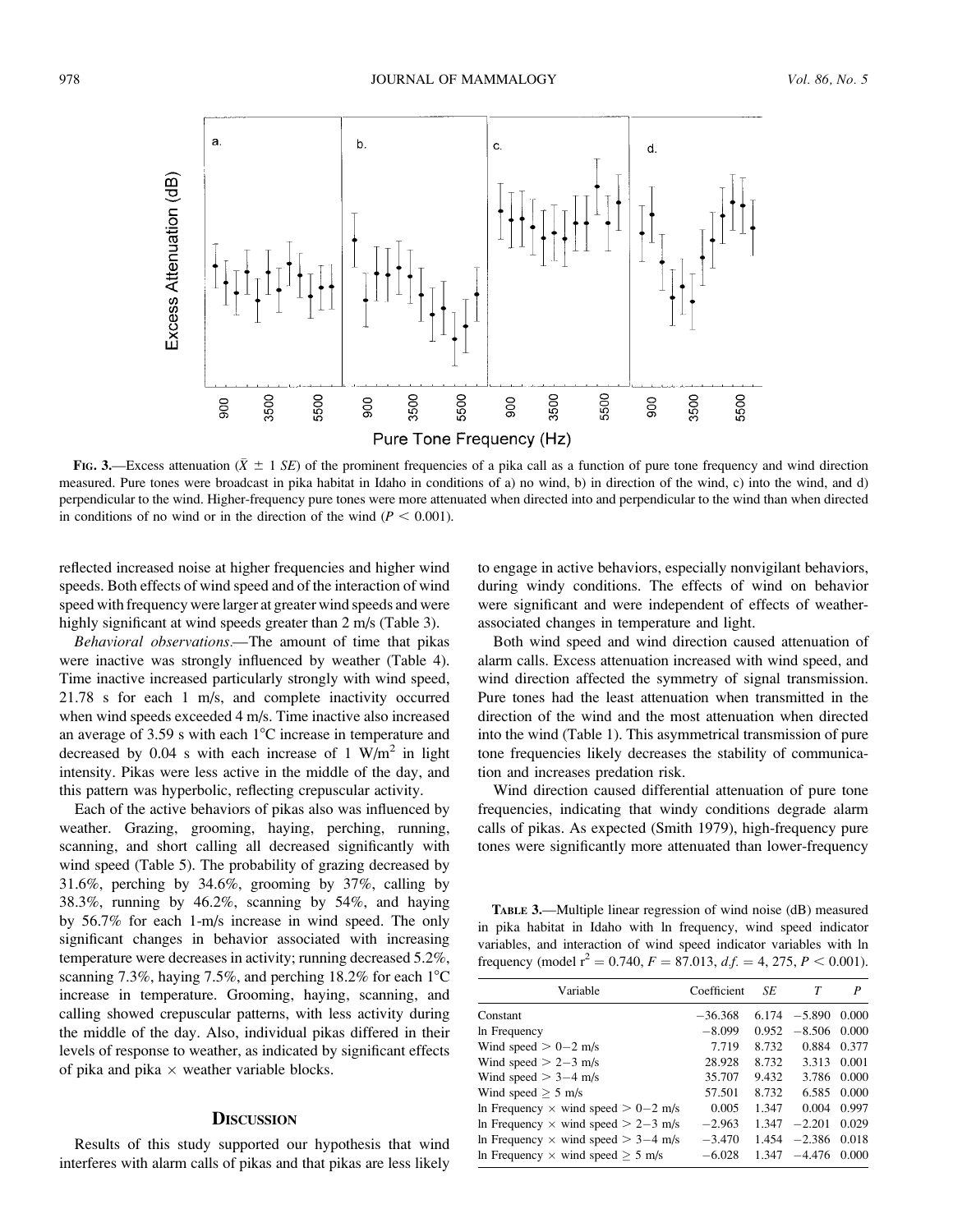

FIG. 4.—Wind-generated noise levels ( $\bar{X} \pm 1$  SE) as a function of wind speed and frequency. Recordings were taken in pika habitat in Idaho in conditions of a) no wind, b)  $>0$ –2 m/s, c)  $>2$ –3 m/s, d)  $>3$ –4 m/s, and e)  $\geq$ 5 m/s. Wind noise increased with increasing wind speeds (P < 0.05) but was found only at frequencies  $<$  500 Hz.

pure tones when broadcast into or perpendicular to the wind (Fig. 3). This likely reflects the lower energy and smaller wave size of higher-frequency tones, which would make them more susceptible to scattering from atmospheric turbulence. Increased degradation of high-frequency components of calls during windy conditions may limit the ability of pikas to discriminate information at those frequencies.

Wind-generated noise also increased with wind speeds, was less at higher frequencies, and was primarily found at frequencies lower than 500 Hz (Fig. 4). Although examination of our data showed wind noise primarily at frequencies below those that are prominent in the alarm calls of pikas, this likely reflected the relatively low wind speeds during the study. Noise at higher frequencies, caused by higher wind speeds, might mask the lower frequency components of alarm calls, making them more difficult to detect.

This is the 1st study to quantify the anecdotal observation that pikas spend more time vigilant and inactive within the talus when weather is inclement. The behavior of pikas has been shown to be sensitive to risk, and risk of predation increases when pikas are active aboveground (Holmes 1991; Ivins and Smith 1983; Lutton 1975). Pikas spent significantly

TABLE 4.—Final model obtained from backward stepwise linear regression of time pikas spent inactive in Idaho during 5-min observations (model  $r^2 = 0.372$ ,  $F = 15.818$ ,  $df = 15, 401$ ,  $P < 0.001$ ).

| Variable            | Coefficient | SE     | F      | P     |
|---------------------|-------------|--------|--------|-------|
|                     |             |        |        |       |
| Wind speed          | 21.776      | 4.301  | 25.634 | 0.000 |
| Temperature         | 3.588       | 0.930  | 14.891 | 0.000 |
| Light               | $-0.041$    | 0.012  | 12.623 | 0.000 |
| Time                | 37.417      | 13.546 | 7.629  | 0.006 |
| Time <sup>2</sup>   | $-1.511$    | 0.491  | 9.462  | 0.002 |
| Pika                |             |        | 3.206  | 0.008 |
| Pika $\times$ light |             |        | 5.092  | 0.000 |
| Constant            | $-93.825$   | 76.743 | 1.495  | 0.222 |

more time inactive as wind speed increased, and they spent the entire observation period inactive when wind speeds exceeded 4 m/s, consistent with the prediction that pikas reduce risk of predation by reducing their exposure to predators during windy conditions when their alarm calls are less effective.

The pattern of relative decrease of behaviors as wind speed increased further suggests that the decreased activity by pikas is a response to predation risk. Haying, running, and scanning were the behaviors most sensitive to wind. Haying, which typically occurs away from the cover of talus, and running are both behaviors that involve exposure to predators and would be expected to decrease during risky time periods, and scanning, by definition, is vigilance during active movement, so declines when haying or running decline. Perching, calling, and grazing were least sensitive to wind, but perching and calling are vigilant behaviors and so might be retained as part of any activity. The relatively low sensitivity of grazing to high wind speeds may reflect the inability of pikas to interrupt their food intake for long because of their high metabolic rate (Smith and Weston 1990).

Both the excess attenuation of pure tones and the amount of wind noise increased with wind speed, and wind direction created asymmetrical call transmission patterns, degrading the structure of the overall call. Even at the relatively low levels of wind encountered during this study, pika spent less time active as wind speeds increased, indicating strong sensitivity to wind. These results are consistent with the hypothesis that decreased activity is a predator-avoidance response to conditions that decrease the protection provided by effective transfer of alarm calls. Previous studies of predator avoidance have shown that proximity to safety (Holmes 1984, 1991; Schneider 1984), predator activity (Caldwell 1986), energetic status (Hilton et al. 1999), light intensity, cloud cover, precipitation (Hilton et al. 1999; Kotler 1984; Lima 1988a, 1988b), and group size (Roberts 1996; Treves 2000; White et al. 2001) influence risk of predation and behavior of prey, but the influence of wind has been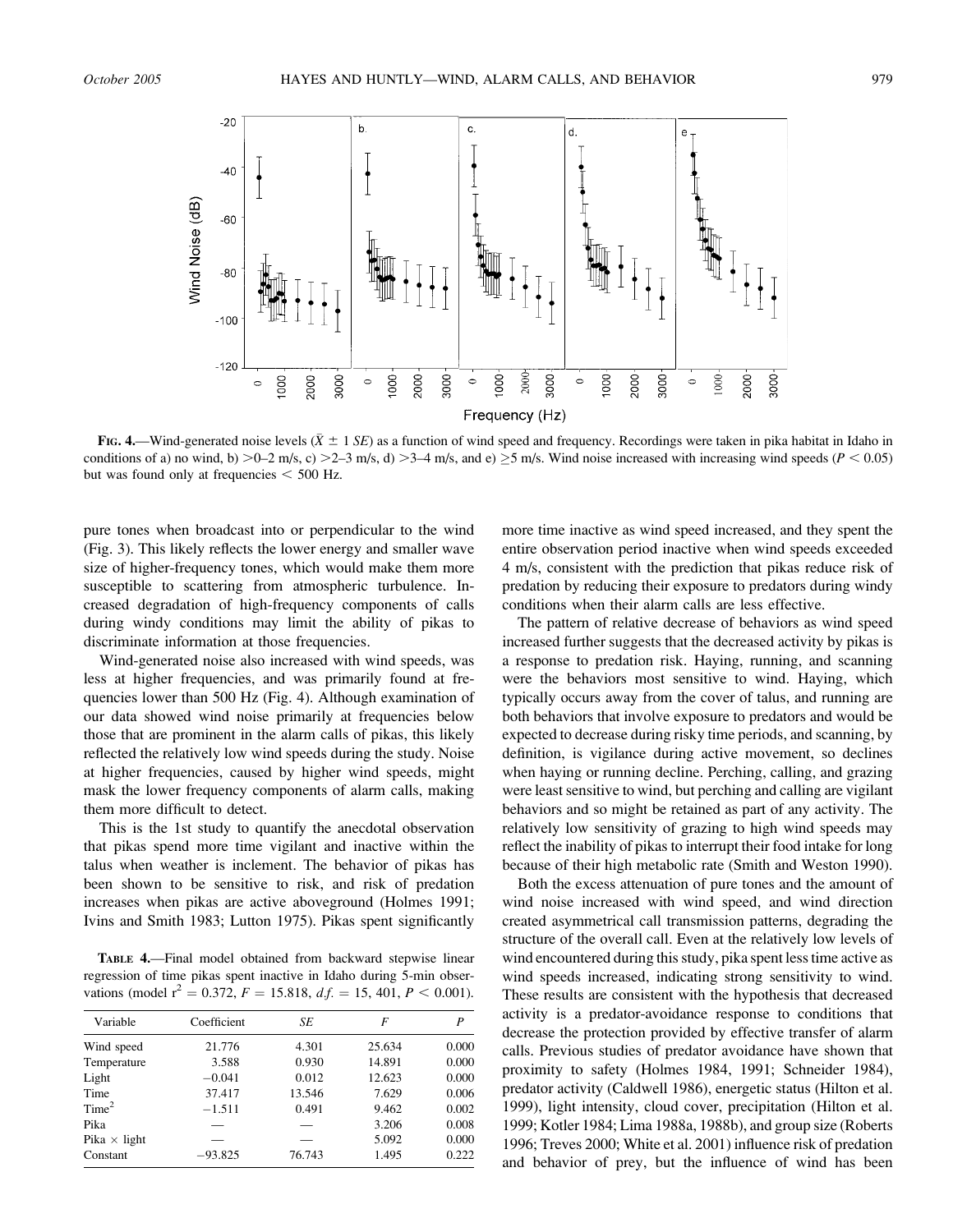TABLE 5.—Final model obtained from backward stepwise logistic regressions of pika behaviors in Idaho during 5-min observation period on variables and interactions shown. Table entries are model coefficients and associated P values: B for single factors and Wald for multiple d.f. blocks.

| Factor $(d.f.)$                     | Calling     | Calling<br>P | Grazing   | Grazing<br>P | Grooming   | Grooming<br>$\boldsymbol{P}$ | Haying      | Haying<br>$\boldsymbol{P}$ | Perching     | Perching<br>$\boldsymbol{P}$ | Running      | Running<br>$\boldsymbol{P}$ | Scanning     | Scanning<br>$\boldsymbol{P}$ |
|-------------------------------------|-------------|--------------|-----------|--------------|------------|------------------------------|-------------|----------------------------|--------------|------------------------------|--------------|-----------------------------|--------------|------------------------------|
| Constant (1)                        | 4.487       | 0.025        | $-1.082$  | 0.000        | 8.081      | 0.030                        | 7.31        | 0.006                      | $-1.162$     | 0.688                        | 9.38         | 0.001                       | 12.053       | 0.000                        |
| Wind $(1)$                          | $-0.483$    | 0.000        | $-0.38$   | 0.001        | $-0.463$   | 0.057                        | $-0.838$    | 0.001                      | $-0.425$     | 0.014                        | $-0.62$      | 0.000                       | $-0.777$     | 0.000                        |
| Temperature (1)                     |             |              |           |              |            |                              | $-0.077$    | 0.006                      |              |                              | $-0.053$     | 0.032                       | $-0.076$     | 0.014                        |
| Light $(1)$                         |             |              |           |              |            |                              |             |                            |              |                              | $-1.162$     | 0.017                       | 0.001        | 0.029                        |
| Time $(1)$                          | $-0.876$    | 0.015        |           | —            | 1.507<br>- | 0.017                        | $-1.036$    | 0.030                      |              |                              | 0.044        | 0.013                       | $-1.684$     | 0.001                        |
| Time <sup>2</sup> $(1)$             | 0.034       | 0.011        |           |              | 0.056      | 0.014                        | 0.042       | 0.015                      |              |                              |              |                             | 0.066        | 0.000                        |
| Pika $(5)$                          | --          |              | 13.249    | 0.021        | 14.249     | 0.014                        | 24.215      | 0.001                      | 3.207        | 0.019                        | 15.386       | 0.009                       | 23.952       | 0.000                        |
| Pika $\times$ wind (5)              |             |              |           |              | 15.130     | 0.010                        | 16.73       | 0.005                      |              |                              | 25.406       | 0.000                       | 18.594       | 0.002                        |
| Pika $\times$ temperature (5)       |             |              |           |              |            |                              |             |                            | 11.163       | 0.048                        |              |                             |              |                              |
| Pika $\times$ light (5)             |             |              |           |              |            |                              |             | —                          | 11.367       | 0.045                        |              |                             |              |                              |
| Pika $\times$ time (5)              |             |              |           |              | 14.138     | 0.015                        |             | $\overline{\phantom{m}}$   | 16.198       | 0.006                        |              |                             |              |                              |
| Pika $\times$ time <sup>2</sup> (5) | 18.101      | 0.003        |           |              | 13.230     | 0.030                        | 20.31       | 0.006                      | 15.938       | 0.007                        |              |                             |              |                              |
| Model $\chi^2$ (d.f.)               | 93.933 (13) |              | 27.359(6) |              | 82.64 (23) |                              | 179.27 (19) |                            | 147.979 (30) |                              | 166.229 (14) |                             | 191.701 (15) |                              |
| Model $n$                           | 418         |              | 418       |              | 418        |                              | 418         |                            | 418          |                              | 418          |                             | 418          |                              |
| Model $P$                           | < 0.001     |              | < 0.001   |              | < 0.001    |                              | < 0.001     |                            | < 0.001      |                              | < 0.001      |                             | < 0.001      |                              |

relatively unappreciated. Our study indicates that wind may substantially decrease the effectiveness of alarm calls, resulting in behavioral avoidance of exposure to predators, which may compensate for decreased protection through alarm calls. Because similar decreases in call effectiveness are likely to be widespread, future studies should consider the impact of wind on the behavior of other species that rely on alarm call vocalizations.

### ACKNOWLEDGMENTS

Special thanks to D. Hayes and M. Hackworth for their invaluable help with this research. T. Peterson provided statistical assistance and E. Keeley and M. Kreuzer provided helpful comments on the manuscript. Support was provided by the Idaho State University Graduate Research and Scholarship Fund, the Idaho State University Department of Biological Sciences, and the National Environmental Research Council Centre for Population Biology.

## LITERATURE CITED

- ALTMANN, J. 1974. Observational study of behavior: sampling methods. Behaviour 49:227–267.
- ANIMAL CARE AND USE COMMITTEE. 1998. Guidelines for the capture, handling, and care of mammals as approved by the American Society of Mammalogists. Journal of Mammalogy 79:1416–1431.
- BARASH, D. P. 1973. Territorial and foraging behavior of pika (Ochotona princeps) in Montana. American Midland Naturalist 89:202–207.
- CALDWELL, G. S. 1986. Predation as a selective force on foraging herons: effects of plumage color and flocking. Auk 103:494–505.
- CONNER, D. A. 1982. Geographic variation in short calls of pikas (Ochotona princeps). Journal of Mammalogy 63:48–52.
- DANIEL, J. C., AND D. T. BLUMSTEIN. 1998. A test of the acoustic adaptation hypothesis in four species of marmots. Animal Behaviour 56:1517–1528.
- FORREST, T. G. 1994. From sender to receiver: propagation and environmental effects on acoustic signals. American Zoologist 34: 644–654.
- HILTON, G. M., G. D. RUXTON, AND W. CRESSWELL. 1999. Choice of foraging area with respect to predation risk in redshanks: the effects of weather and predator activity. Oikos 87:295–302.
- HOBBS, D. E. 1980. The effect of habitat sound properties on alarm calling behavior in two species of tree squirrels (Sciurus nayaritensis and Sciurus arizonensis). Ph.D. dissertation, University of Arizona, Tucson.
- HOLMES, W. G. 1984. Predation risk and foraging behavior of the hoary marmot in Alaska. Behavioral Ecology and Sociobiology 15:293–301.
- HOLMES, W. G. 1991. Predator risk affects foraging behavior of pikas: observational and experimental evidence. Animal Behaviour 42: 111–119.
- HUNTLY, N. J., A. T. SMITH, AND B. L. IVINS. 1986. Foraging behavior of the pika (Ochotona princeps), with comparisons of grazing versus haying. Journal of Mammalogy 67:139–148.
- IVINS, B. L., AND A. T. SMITH. 1983. Responses of pikas (Ochotona princeps, Lagomorpha) to naturally occurring terrestrial predators. Behavioral Ecology and Sociobiology 13:277–285.
- KIME, N. M., W. R. TURNER, AND M. J. RYAN. 2000. The transmission of advertisement calls in Central American frogs. Behavioural Ecology 11:71–83.
- KOTLER, B. P. 1984. Effects of illumination on the rate of resource harvesting in a community of desert rodents. American Midland Naturalist 111:383–389.
- LANGEMANN, U., B. GAUGER, AND G. M. KLUMP. 1998. Auditory sensitivity in the great tit: perception of signals in the presence and absence of noise. Animal Behaviour 56:763–769.
- LAROM, D., M. GARSTANG, K. PAYNE, R. RASPET, AND M. LINDEQUE. 1997. The influence of surface atmospheric conditions on the range and area reached by animal vocalizations. Journal of Experimental Biology 200:421–431.
- LIMA, S. L. 1988a. Initiation and termination of daily feeding in darkeyed juncos: influences of predation risk and energy reserves. Oikos 53:3–11.
- LIMA, S. L. 1988b. Vigilance during the initiation of daily feeding in dark-eyed juncos. Oikos 53:12–16.
- LUTTON, L. M. 1975. Notes on the territorial behavior and response to predators of the pika, Ochotona princeps. Journal of Mammalogy 56:231–234.
- MACARTHUR, R. A., AND L. C. H. WANG. 1973. Physiology of thermoregulation in the pika, Ochotona princeps. Canadian Journal of Zoology 51:11–16.